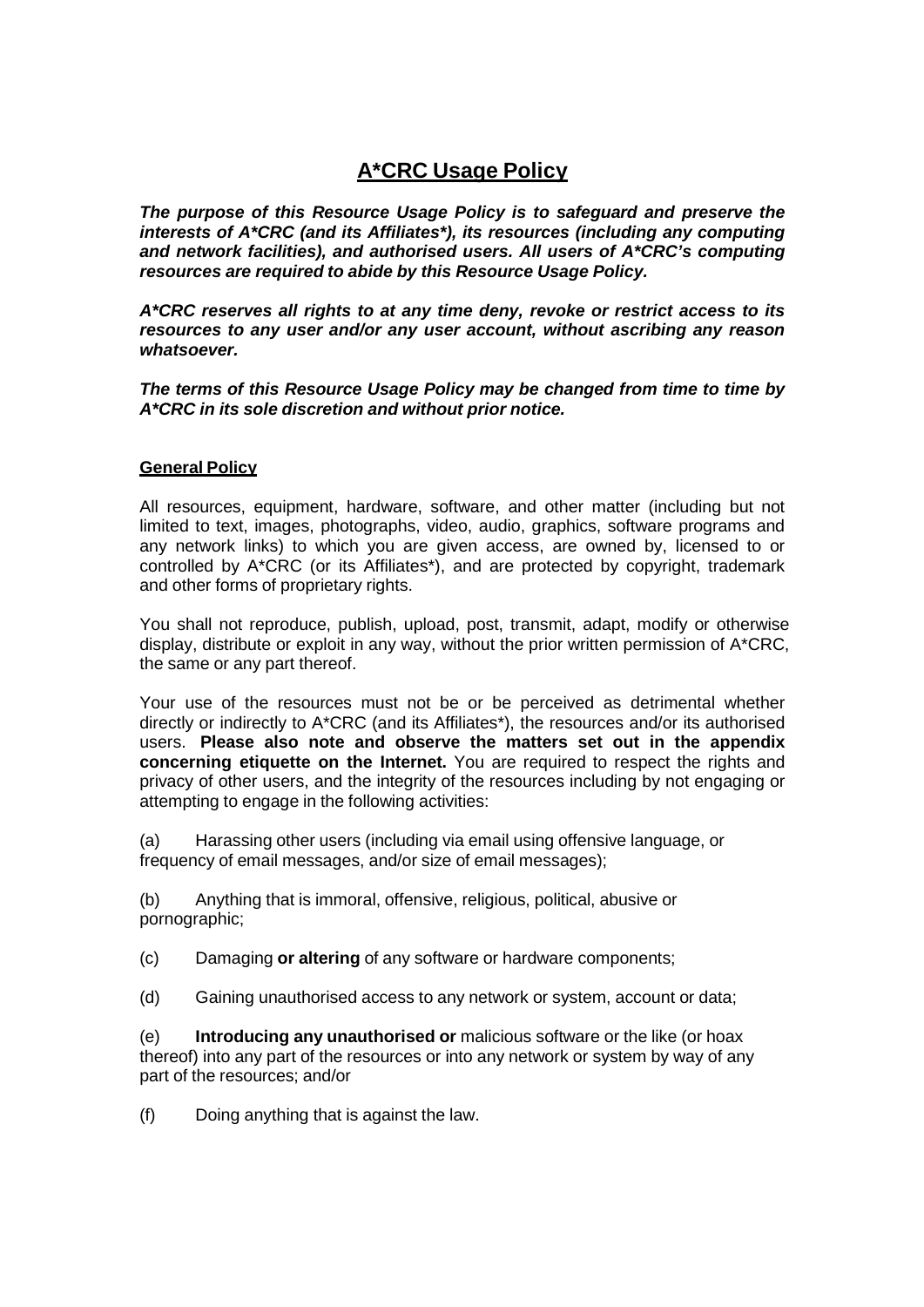## **Account and Password**

You are required to use only the authorised user account, that has been assigned to you. You shall maintain your user account information secret and not reveal your user account information to anyone, whether or not in encrypted form.

## **Copyright Material and Licensed Software, Programs and Data**

The installation, use, copying, transfer or other dealing of any unauthorised hardware or software, or any matter which infringes the intellectual property rights of any third party, is strictly prohibited.

## **Network Activity**

You shall not in anyway tamper with the network connection point within the resource's communication infrastructure. Sharing of the network address is prohibited. Listening on the network within/ or outside the network to A\*CRC's (or its Affiliates\*) network traffic is an offence. Causing or attempting to cause a denial of network services deliberately either through physical means or the use of software exploiting the loopholes of any network protocol is strictly prohibited.

## **Electronic Mail**

Do not masquerade as another person or email as an anonymous user. Broadcasting of unsolicited bulk messages, sending of junk mail, forwarding of chain letters, and sending of spam is prohibited. The above does not include information dissemination for official purposes such as announcement or corporate messages.

#### **Publications**

All publications resulting from the use of A\*CRC's resources shall acknowledge A\*CRC.

As an example, the following text shall be sufficient:

"This work was supported by the A\*STAR Computational Resource Centre through the use of its high performance computing facilities."

In addition, users shall also furnish A\*CRC with both a softcopy of each publication for record keeping.

As a general guideline, A\*CRC does not require any of its staff members to be specifically acknowledged or named as a co-author. However, users are not precluded from doing so if, in their opinion, the A\*CRC staff has contributed sufficiently enough to the work to merit a coauthorship.

Nevertheless for any substantial collaborative R&D work between A\*CRC and the user's organisation (especially where a formal memorandum of understanding or research collaboration agreement exists), A\*CRC expects its staff involved to be duly recognised.

# **Prohibited Work**

You shall not use the resources for any of the following work: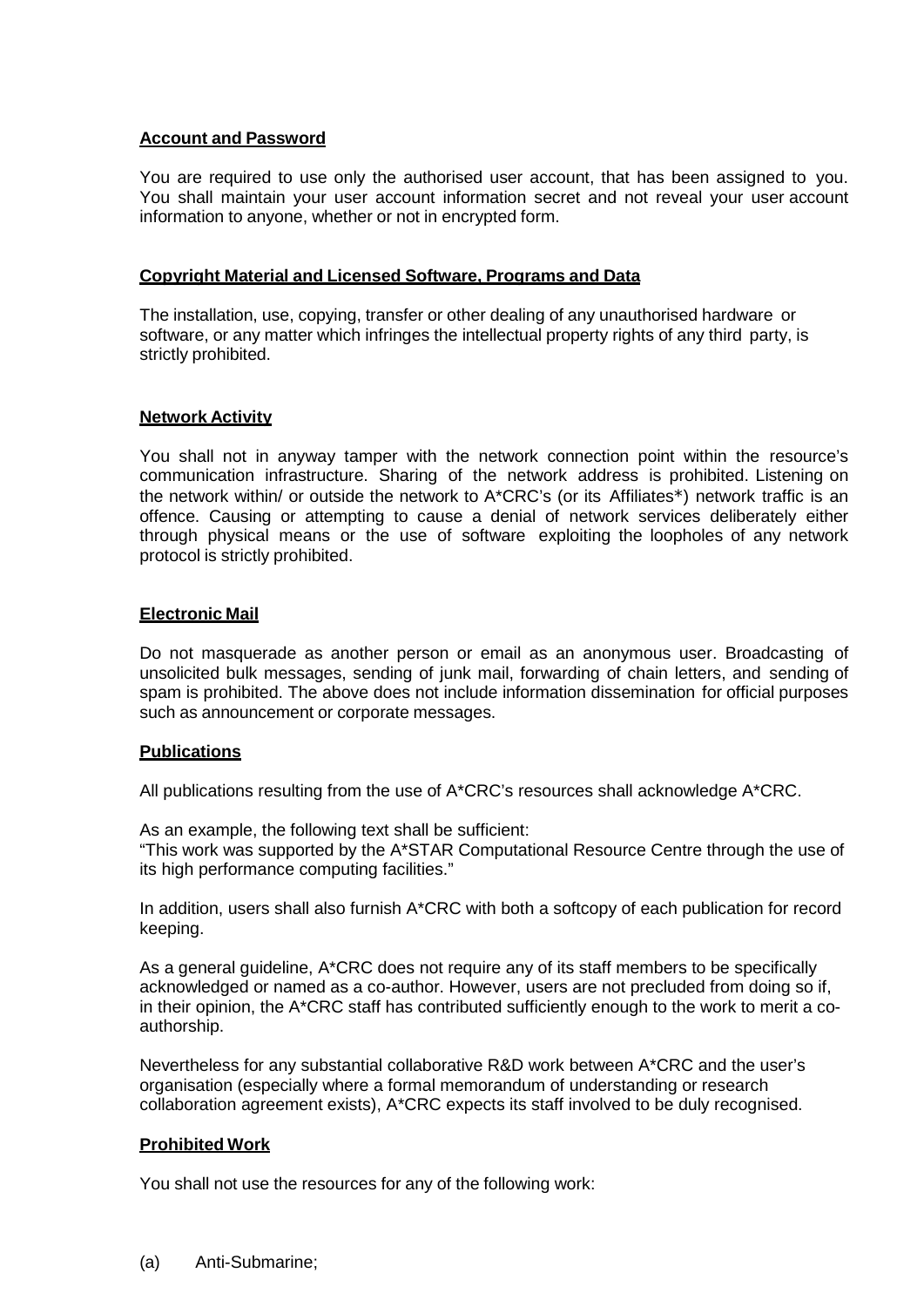(b) The design, development, production or use of any nuclear explosive devices (including any components, or subsystem thereof);

(c) The design, development, production or use of any rocket system or unmanned air vehicle system that is nuclear weapon capable;

(d) The design, development, production or use of any nuclear fuel recycling component or device;

(e) The design, development, production or use of any nuclear propulsion component or device; and/or

(f) The design, development, production or use of any chemical or biological weapon.

# **Consequences of Breach**

Users are hereby reminded that the misuse of computer material, resources and services may amount to an offence under the Computer Misuse Act (Cap. 50A). Further, the infringement of intellectual property may also result in civil and/or criminal liability under Singapore laws. Where A\*CRC suspects that such laws are or may be breached by any user or in relation to any user account, A\*CRC reserves the right to take such steps as it deems fit with regard to the relevant authority.

#### **Disclaimer of Warranties and Liability**

The resources are provided on an "as is" basis without warranties of any kind. To the fullest extent permitted by law, A\*CRC (and its Affiliates\*) do not warrant and hereby disclaim any warranty, express or otherwise implied to the fullest extent of the applicable laws:

- as to the accuracy, correctness, completeness, reliability, timeliness, noninfringement, title, merchantability or fitness for any particular purpose or satisfactory quality of the resources or any part thereof; and
- that the resources or any part thereof or any functions associated therewith will be uninterrupted or error-free, or that defects will be corrected or that the resources is and will be free of all viruses, worms and/or other harmful or invasive elements. A\*CRC (and its Affiliates\*) assume no responsibility for the consequences of any errors or omissions.

**In no event shall A\*CRC (or its Affiliates**\***) be liable to you or anyone else for any injury, damage, loss or expense of any kind, direct and indirect, including but without limitation, special or consequential damage, or economic loss arising from or in connection with the use of the resources or any part thereof, including but not limited to any injury, damage or loss suffered as a result of reliance on the resources or any part thereof.**

**In no event shall A\*CRC (or its Affiliates**\***) have any responsibility or liability for any injury, damage, loss or expense caused by any negligence, omission or fault of its agents, advisors, consultants or contractors in connection with the resources or any part thereof**

#### **Governing Law**